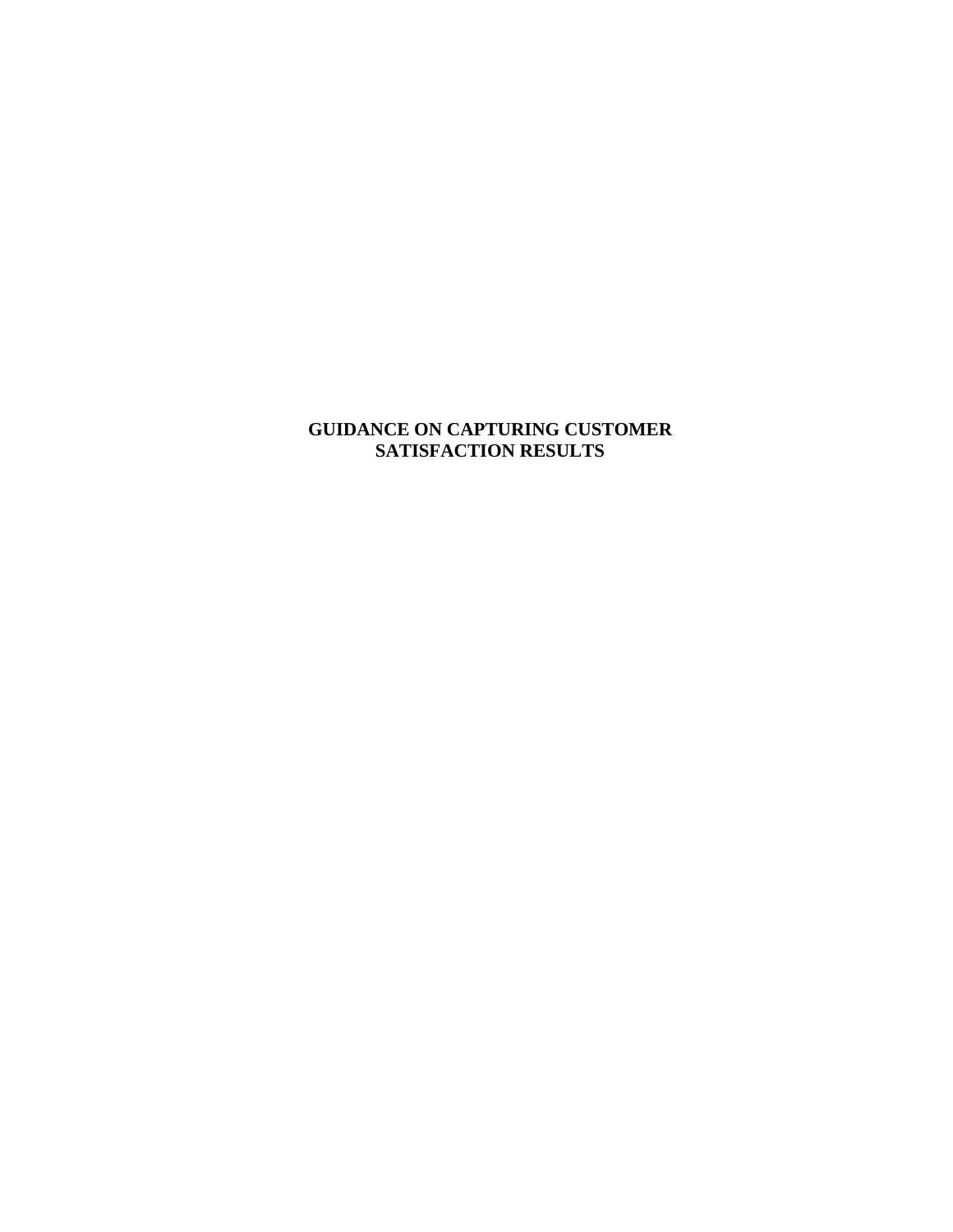# **Using the American Customer Satisfaction Index to Measure Customer Satisfaction**

#### **A. Overview of Measurement Approach**

The Employment and Training Administration (ETA) will use the American Customer Satisfaction Index (ACSI) to meet the customer satisfaction measurement needs of the Workforce Investment Act (WIA). The survey approach that will be utilized allows grantees flexibility and, at the same time, captures common customer satisfaction information that can be aggregated and compared at a grant recipient, state, regional and national levels. This will be done through the use of a small set of required questions that will form a customer satisfaction index. ETA will use the ACSI, which is created by combining scores from three specific questions that address different dimensions of customers' experience.

The ACSI is a widely used customer satisfaction measurement approach. It is used extensively in the business community, including at over 150 Fortune 500 companies, and in many European countries. Twenty-nine agencies of the Federal government have used the ACSI. The ACSI will allow the workforce investment system to not only look at performance within the system, but also be able to gain perspective on the workforce system's performance by benchmarking against organizations and industries outside of the system. The ACSI also has a history of being useful in tracking change in customer satisfaction over time, making it an ideal way to gauge grantees' progress toward continuously improving in performance.

Since the ACSI trademark is proprietary property of the University of Michigan and the Claes Fornell International Group (CFI), ETA established a license agreement with the University of Michigan that will allow grant recipients the use of the ACSI for a statewide sample of participants and employers.

It is worthwhile to note that WIA state grantees may use the ACSI questions and approach to measure satisfaction with WIA services at the local board level if individual license agreements are purchased from CFI and the ACSI questions and measurement approach are uniformly administered throughout the state. States using the ACSI methodology to measure local board performance are not required to conduct separate statewide customer satisfaction surveys to obtain State level WIA customer satisfaction results as long as:

- the surveys are administered by telephone,
- respondents are contacted within the window of opportunity outlined for participants and employers, at least 500 surveys are completed statewide for each group -- participants and employers,
- the surveys comply with the methodology spelled out in this guidance, and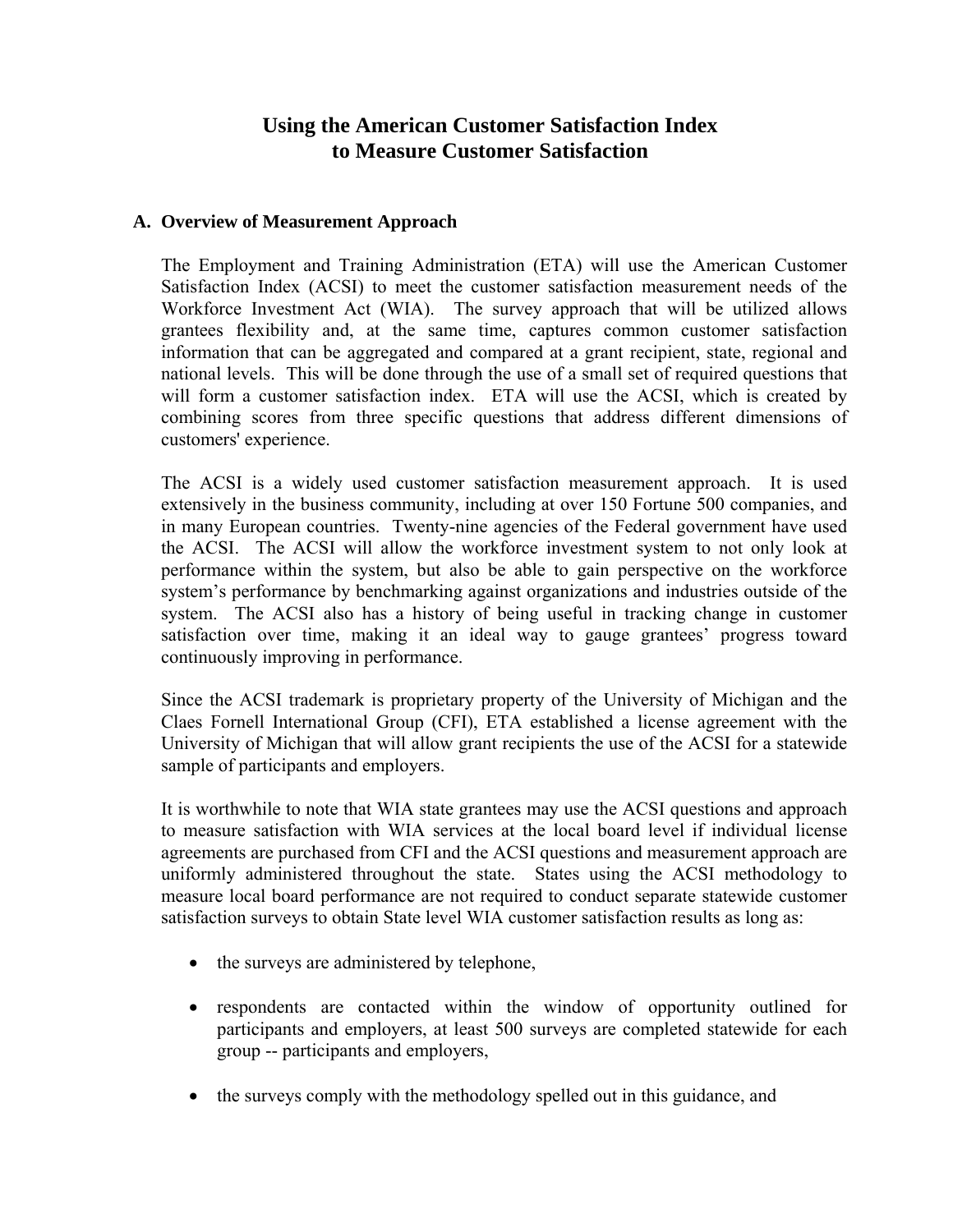• the Local Board results can be weighted to account for sampling differences, if appropriate, and aggregated to obtain state level outcomes.

WIA state grantees should refer to Training and Employment Guidance Letter (TEGL) No. 17-05, for information on purchasing licenses to use the ACSI methodology to measure satisfaction at the local level. State grantees following this guidance may aggregate local outcomes to obtain State level outcomes on the customer satisfaction measures. These aggregated results will be reported in the quarterly reports.

# **B. WIA Participant Customer Satisfaction Measures**

The weighted average of participant ratings on each of the three questions regarding overall satisfaction is reported on a 0-100 point scale. The score is a weighted average, not a percentage.

# **1. Who Will Be Surveyed?**

WIA Title I-B participants with a last expected service date are eligible to be chosen for inclusion in the random sample. WIA Title I-B participants include individuals who are either adults, dislocated workers, older youth (ages 19-21), and younger youth (ages 14-18).

# **2. How Many (Number to be Surveyed)?**

States may randomly sample individuals to obtain the desired number of completed surveys. States are required to determine the appropriate sample sizes and sampling percentages using the required response rates and the required number of interviews. 500 completed participant surveys must be obtained each year for calculation of the measures. Participants should be contacted as soon as possible on or after the last expected service date and no later than 60 days after the closure date. Closure date is another term for the last expected service date.

A completed survey is defined as a survey in which all three questions regarding overall satisfaction have been answered. The standard of 500 from a sample of the whole population of customers provides accuracy such that there is only a 5 in 100 chance that the results would vary by more than  $\pm 5$  points from the score obtained from surveying the whole population.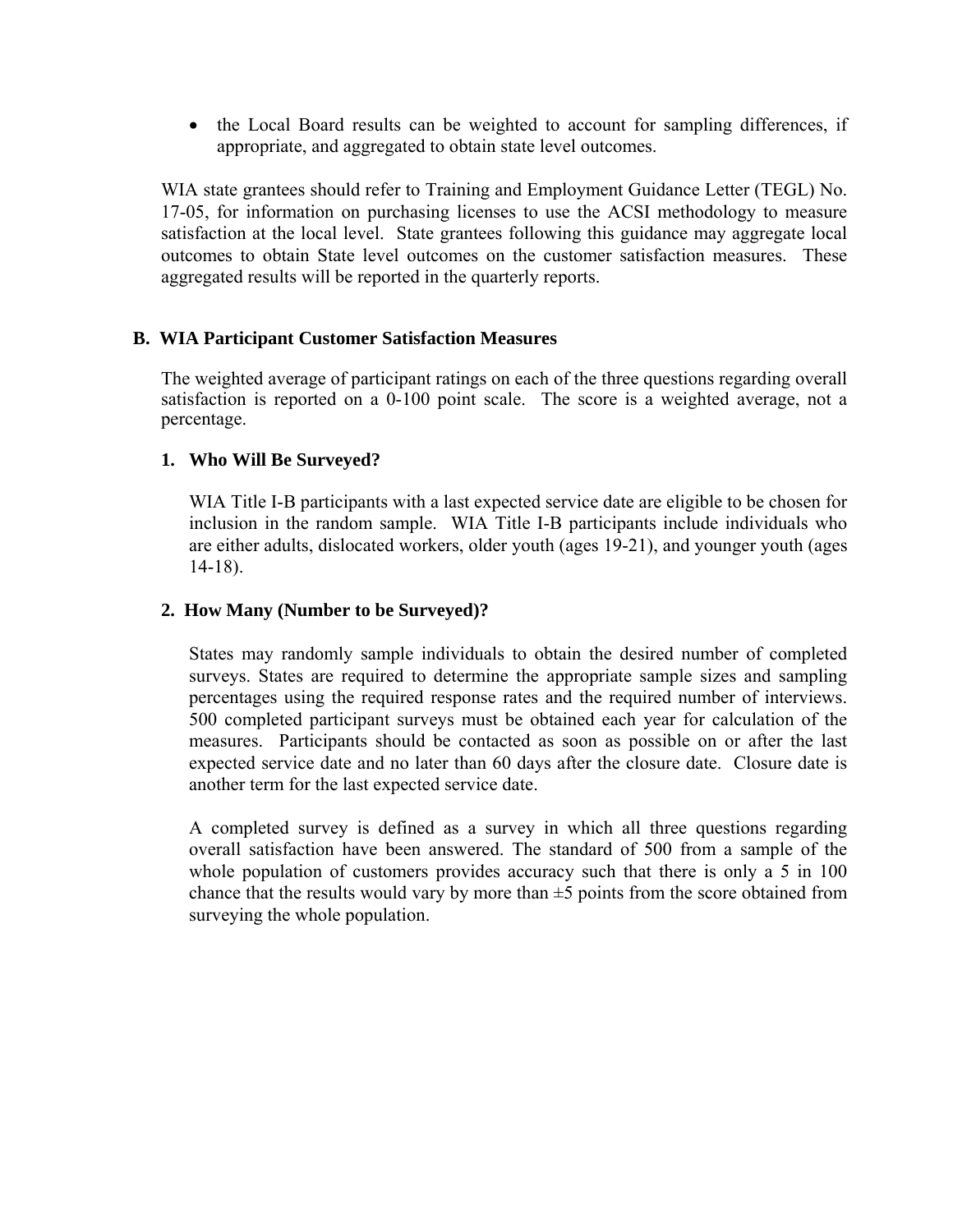### **3. How (methodology) and When to Conduct Surveys?**

To ensure ACSI results for individuals are collected in a consistent and uniform manner, procedures used by states to obtain participant customer satisfaction information must satisfy the following criteria:

- Participant customer satisfaction responses must be collected by way of telephone interviews. In-person interviews and mail questionnaires may be used only in situations where the individual does not have a telephone;
- Participants should be contacted as soon as possible on or after the last expected service date and no later than 60 days after the closure date. Closure date is another term for the last expected service date;
- States must complete a minimum of 500 surveys during the program year to accurately assess performance on the ACSI;
- If sampling is used, states must randomly select participants to obtain the desired number of completed surveys. States are required to determine the appropriate sample sizes and sampling percentages using the required response rate and the required number of completed interviews;
- The sampling methodology used to select potential respondents for the surveys must ensure the consistent random selection of a sample of participants eligible for the surveys. With this in mind, no individual in the participant group eligible for the survey may be arbitrarily excluded from a sample. Procedures used to draw a sample must conform to accepted statistical practices, such as using a table of random numbers. Participant samples must be drawn on at least a monthly basis;
- The minimum response rate is 70 percent. The response rate is calculated as the number of respondents with *complete* customer satisfaction information divided by the total number in the sampling frame. A survey is considered *complete* where valid answers are provided by respondents for each of the core questions outlined by ETA;
- It is very important that all records for eligible participants be entered in a timely fashion into the databases. The information in these databases will be used to develop lists of participants who received services that are the subject of the survey. Every precaution must be taken to prevent a response bias;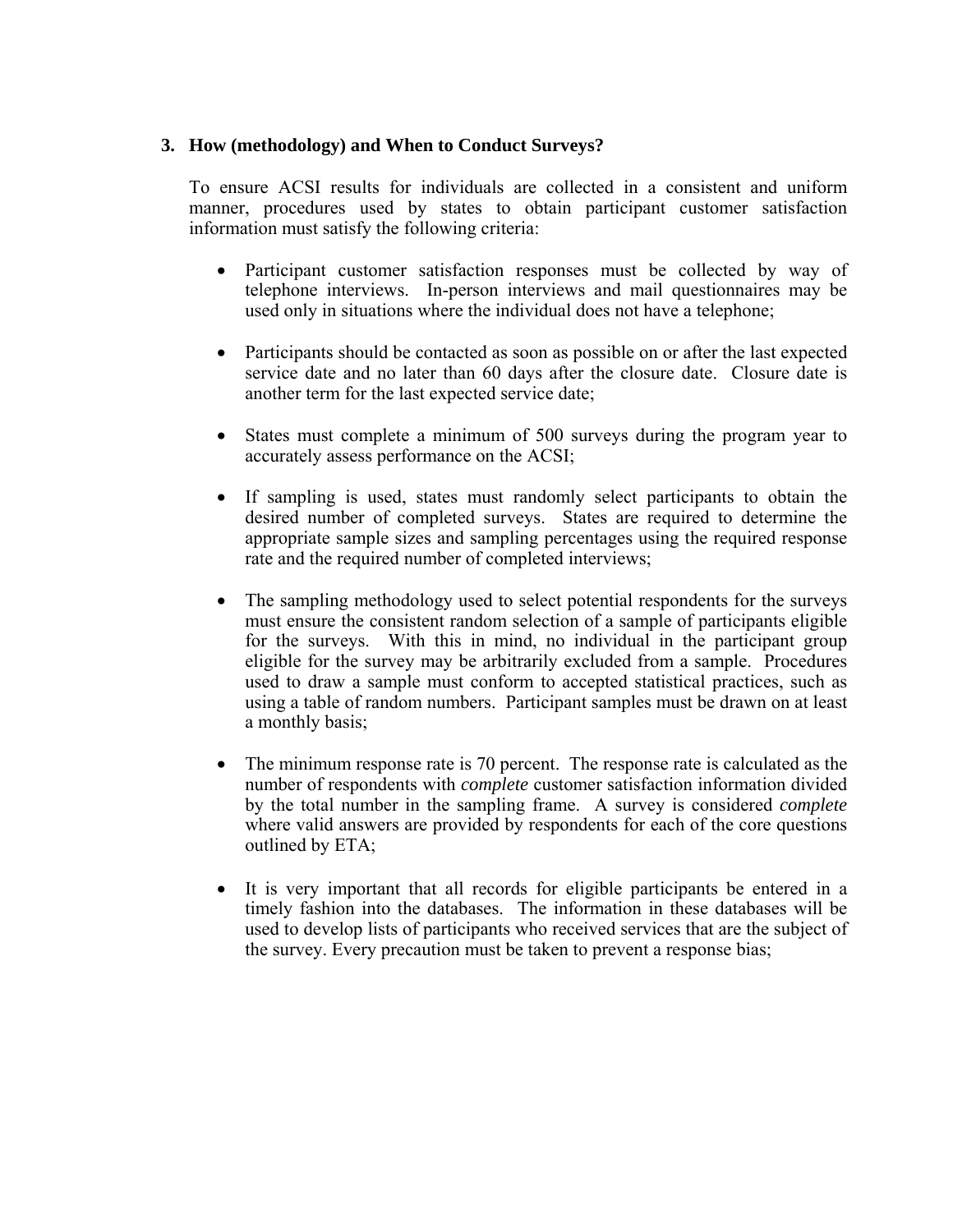- States must develop a process for creating an up-to-date customer list, capturing information on each customer's address and telephone number. Local programs should collect alternate contact information from a person known by the customer who would know the whereabouts of the customer in the event the customer cannot be reached at the address and telephone number recorded for the customer;
- A letter in advance of the survey should be sent out informing the customer that he or she can expect to receive a telephone call about his or her satisfaction with the services. States should place a phone number on the letter, suggesting that customers call if they need help or call if their phone numbers changed;
- Attempts must be made to contact all eligible participants in the sample to avoid introducing bias. A minimum of five follow-up attempts is required, involving various times of the day before closing the record;
- Respondents must be told that responding to the survey is voluntary and that the information they provide will be kept confidential. However, states must not make any assurances regarding confidentiality without ensuring that they have the legal authority to make such assurances. Such authority can be found in state privacy laws, for example;
- States must use the minimum core customer satisfaction questions specified by ETA in collecting and reporting satisfaction outcomes. These mandatory items should be located at the beginning of the questionnaire. States may include other questions about the service experience; and
- The interview should be limited to 15 minutes or less. Shorter questionnaires produce better response rates when compared to longer questionnaires.

#### **4. What are the Core Questions?**

<span id="page-4-0"></span> $\overline{a}$ 

The following introductory statement and core ACSI questions are to be read to the respondent at the beginning of the interview<sup>[1](#page-4-0)</sup>. The introductory script sets the context for the interview by focusing the interview on the service experience, date(s) of service, and the firm(s) or organization(s) delivering the service(s). In addition to contact information, the survey administrators will need to know the service(s) provided to each customer, the date(s) of service, and the firm(s) providing the service(s) in order to complete the interviews. The service(s) should be worded in terms recognizable to the customer.

 $1$  Note: The first question can be modified to suit the individual needs of the State and the names for program services recognizable for their population. The lead-in question provided is a model to be used as guidance.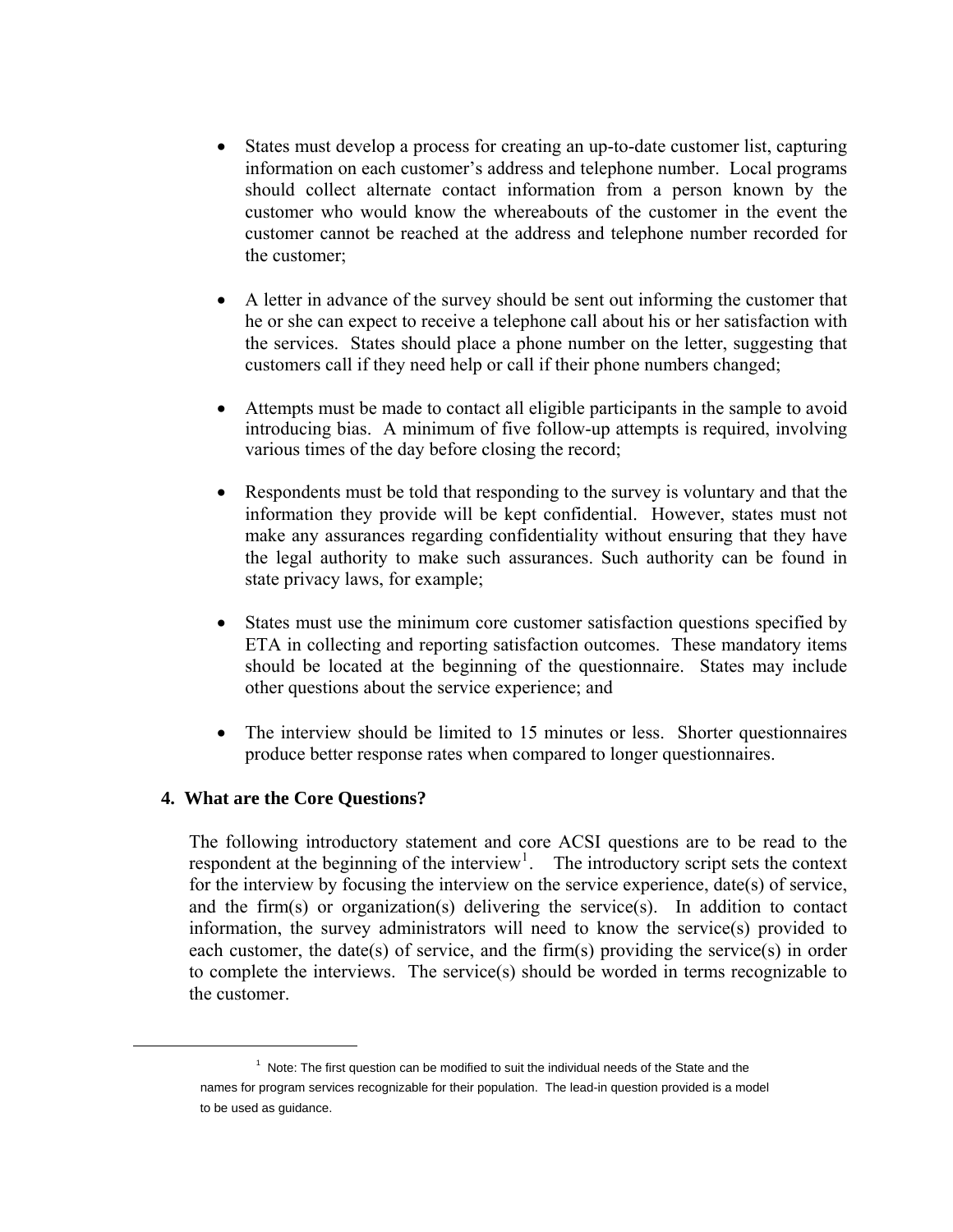# *[Introductory Script]*

My name is (interviewer) with (firm or agency) and I am conducting a survey for the (program name). I would like to speak to Ms./Mr. (name of participant).

Are you the Ms./Mr. (name of participant) who received a (name of service(s)) from the on (date or date range)? [IF THE RESPONDENT CONFIRMS PARTICIPATION, PROCEED WITH THE INTERVIEW. IF NO, END THE INTERVIEW AND THANK THE RESPONDENT FOR HIS OR HER TIME.]

I would like to ask you some questions about your recent experience with the services provided to you. Our purpose is to learn from you how to improve programs and services offered to people. The survey was approved by the Office of Management and Budget under OMB Control No. 1205-0420, expiring 02/28/2009 to collect information on your experience with services we provide to individuals. Without this approval, we would not be able to conduct this survey. The questionnaire is voluntary and should take no longer than 15 minutes to complete.

Please know the answers you provide to my questions will be kept confidential. If you have any questions regarding this estimate or any other aspect of this data collection, including suggestions for reducing this burden, send them to the U.S. Department of Labor, Office of Fig. 20210 (Paperwork commonly be provided), Room S-4231, Washington, D.C. 20210 (Paperwork Reduction Project 1205-0420). Do you have any questions for me before we start the interview? [IF NO, CONTINUE. IF YES, PROBE TO UNDERSTAND THE QUESTIONS, PROVIDE ANSWERS AND RESTATE THE IMPORTANCE OF THE RESPONDENT'S PARTICIPATION IN THE INTERVIEW.]

#### *[The Questions]*

First, I want you to rate your overall experience with the services. I will read to you three statements and ask you to rate your experience.

Utilizing a scale of 1 to 10 where a 1 means "Very Dissatisfied" and 10 means "Very Satisfied" what is your overall satisfaction with the services provided from  $\gamma$ ?

| Very |                                 |  |  |  |                |           | Very $DK^2$ REF <sup>3</sup> |  |
|------|---------------------------------|--|--|--|----------------|-----------|------------------------------|--|
|      | Dissatisfied                    |  |  |  |                | Satisfied |                              |  |
|      | $1 \t2 \t3 \t4 \t5 \t6 \t7 \t8$ |  |  |  | $\overline{9}$ | $\sim$ 10 |                              |  |

<span id="page-5-1"></span><span id="page-5-0"></span> $\overline{a}$ 

 $2$  DK = Don't Know

 $3$  REF = Refused to Answer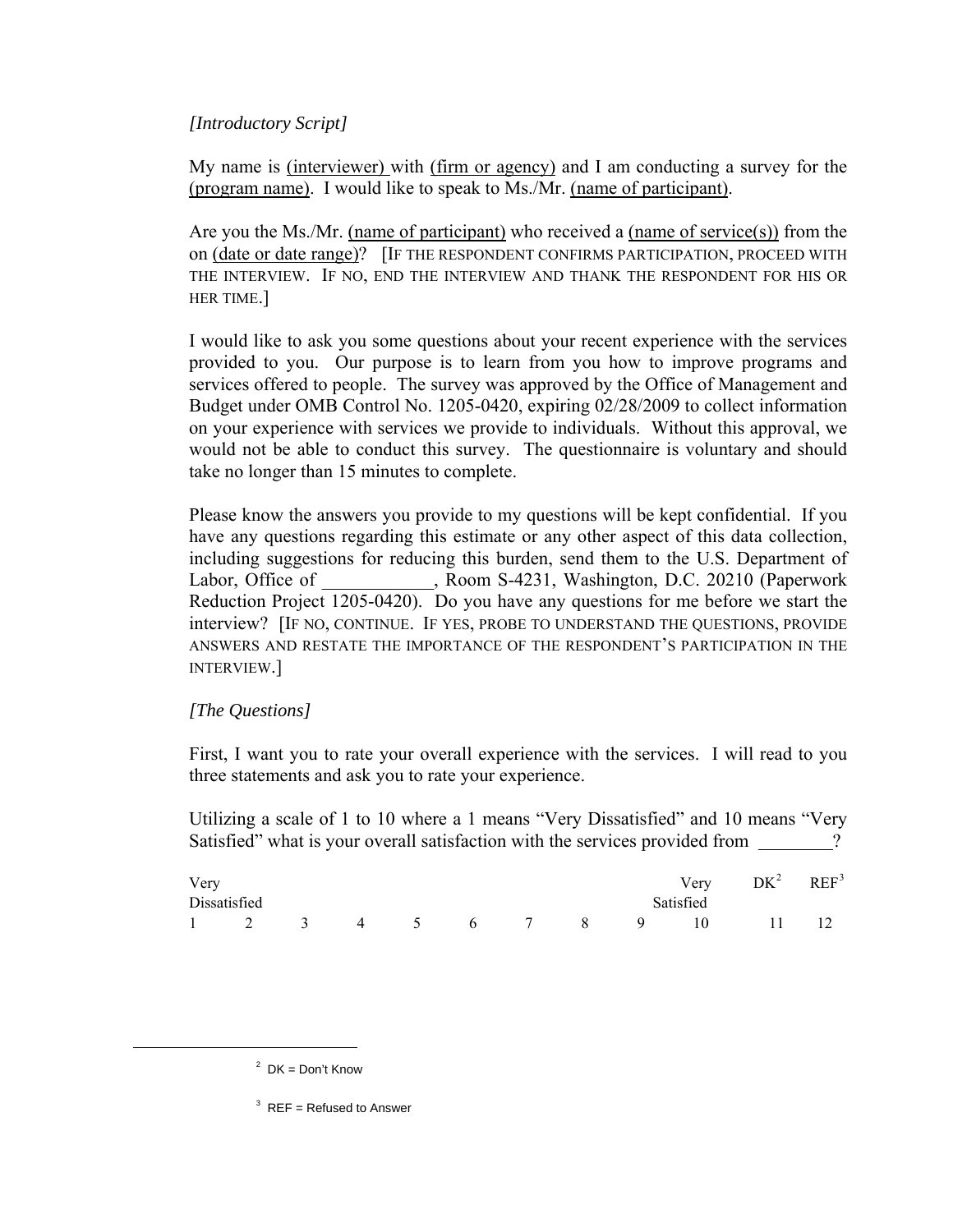Considering all of the expectations you may have had about the services, to what extent have the services met your expectations? A 1 now means "Falls Short of Your Expectations" and 10 means "Exceeds Your Expectations."

| Falls Short of |             |        |    |  |          | Exceeds      | DK | REF. |
|----------------|-------------|--------|----|--|----------|--------------|----|------|
| Expectations   |             |        |    |  |          | Expectations |    |      |
|                | $\mathbf 4$ | $\sim$ | -6 |  | <u>g</u> |              |    |      |

Now think of the ideal program for people in your circumstances. How well do you think the services you received compare with the ideal set of services? A 1 now means "Not very close to the Ideal" and 10 means "Very Close to the Ideal."

|          | Not Close |  |  |  | Very Close DK REF       |  |
|----------|-----------|--|--|--|-------------------------|--|
| To Ideal |           |  |  |  | To Ideal                |  |
|          |           |  |  |  | 1 2 3 4 5 6 7 8 9 10 11 |  |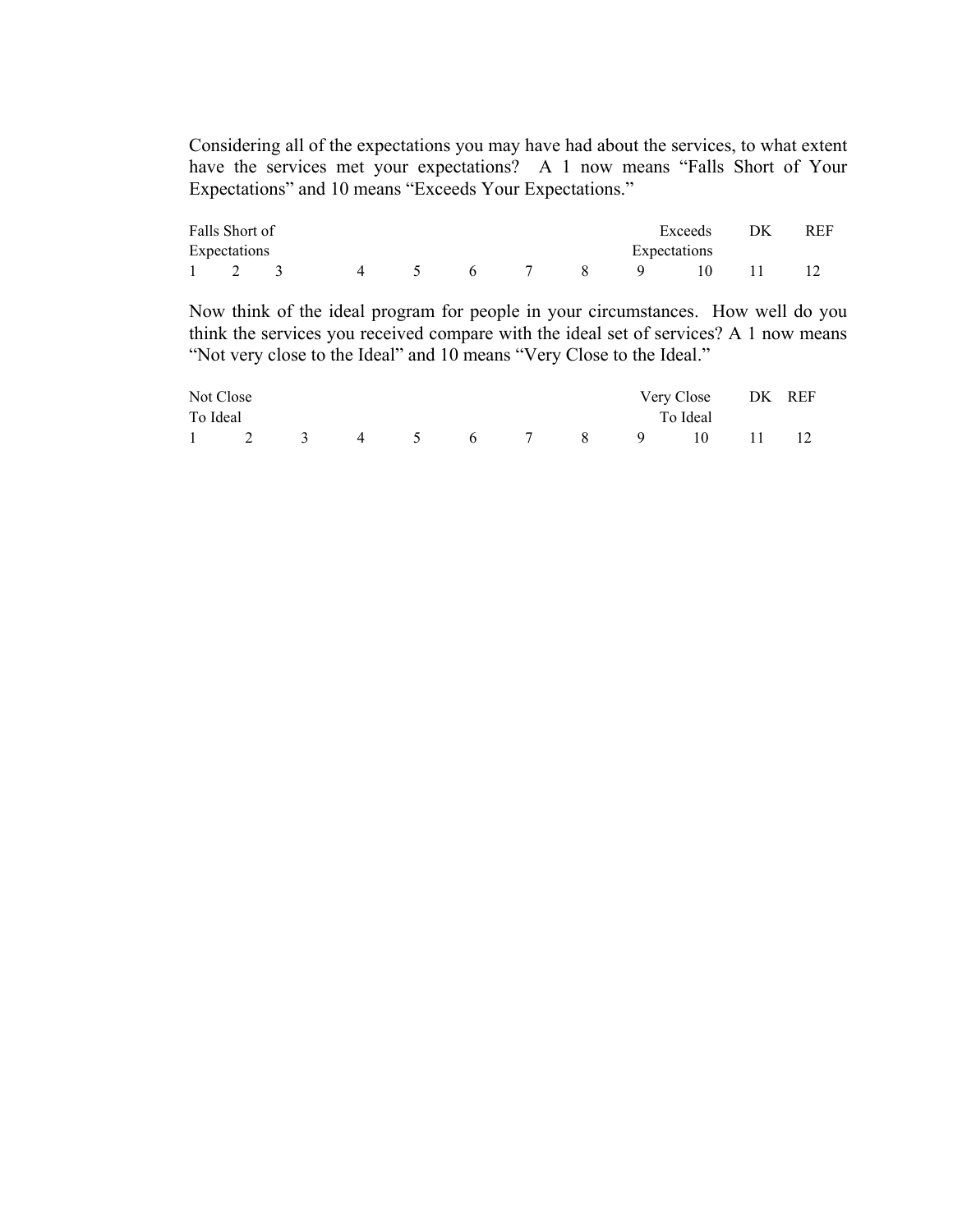### **C. Measuring One-Stop Employer Customer Satisfaction**

The weighted average of employer ratings on each of the three questions regarding overall satisfaction is reported on a 0-100 point scale. The score is a weighted average, not a percentage.

# **1. Who Will Be Surveyed?**

# *One-Stop Employers*

Those eligible for surveying include employers who received a substantial service where the service has been completed or, if it is an ongoing service, when a full segment of service has been provided. All employers who received a substantial service involving personal contact with WIA staff are eligible to be chosen for inclusion in the random sample. Examples of substantial services include staff facilitated job orders, customized job training, customized labor market information requests, and on-the-job training activities.

When an employer has received multiple services, priority should be given to the service that required the greatest expenditure of financial assistance or staff time<sup>[4](#page-7-0)</sup>, and the survey conducted regarding their satisfaction with that service. An employer should only be surveyed one time during the course of the program year.

# **2. How Many (number obtained)?**

Except in small states, a sample will be taken from these employers. At least 500 completed interviews are required for the employer survey for calculation of the indicator. States are required to determine the appropriate sample sizes and sampling percentages using the required response rate and the required number of completed interviews. The sampling percentage should be constant over time to avoid underrepresenting or over-representing time intervals. A completed employer survey is defined as a survey in which all three questions regarding overall satisfaction have been answered. The standard of 500 from a sample of the whole population of customers provides accuracy such that there is only a 5 in 100 chance that the results would vary by more than 5 points from the score obtained from surveying the whole population.

<span id="page-7-0"></span><sup>&</sup>lt;sup>4</sup> Where an employer has received multiple services in a given time period, and there is separate contact information for each service, the contact information for the priority service should be used for surveying.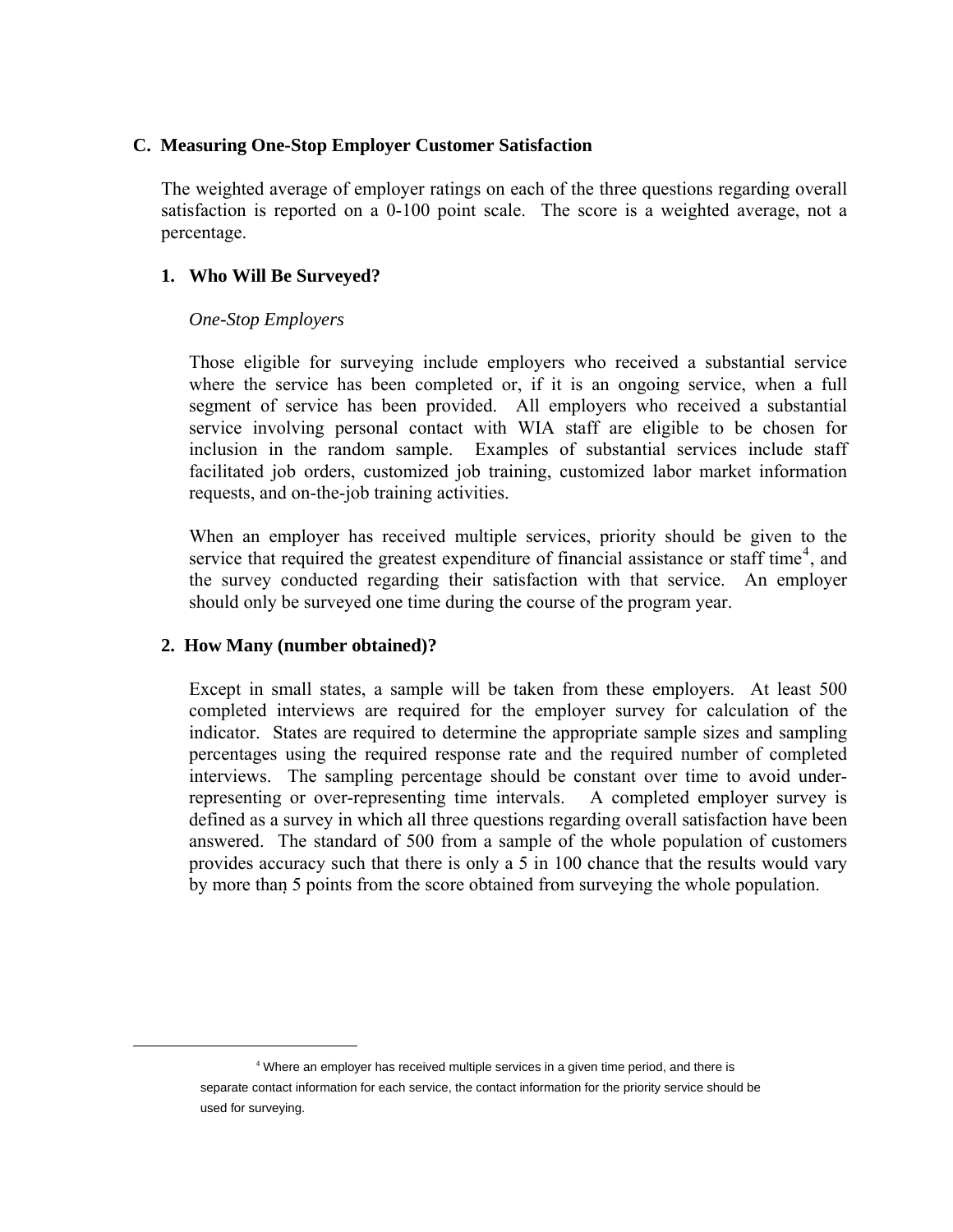### **3. How (methodology) and When to Conduct Surveys?**

To ensure ACSI results for individuals are collected in a consistent and uniform manner, procedures used by states to obtain employer customer satisfaction information must satisfy the following criteria:

- Employer customer satisfaction responses must be collected by way of telephone interviews. In-person interviews and mail questionnaires may be used only in situations where the individual does not have a telephone;
- Employers should be contacted as soon as possible after the completion of the service and no later than 60 days after the completion of the service. For employers who listed a job order where no referrals were made, contact should occur 30 to 60 days after a job order was listed;
- States must complete a minimum of 500 employer surveys during the program year to accurately assess performance on the ACSI;
- If sampling is used, states must randomly sample employers to obtain the desired number of completed surveys. States are required to determine the appropriate sample sizes and sampling percentages using the required response rate and the required number of completed interviews;
- The sampling methodology used to select potential respondents for the surveys must ensure the consistent random selection of a sample of employers eligible for the surveys. With this in mind, no individual in the employer group eligible for the survey may be arbitrarily excluded from a sample. Procedures used to draw a sample must conform to accepted statistical practices, such as using a table of random numbers;
- Employer samples must be drawn on at least a monthly basis. To obtain sufficient numbers, smaller states will need to survey on an ongoing basis;
- The minimum response rate for the employer survey is 70 percent. The response rate is calculated as the number of respondents with *complete* customer satisfaction information divided by the total number in the sampling frame. A survey is considered *complete* where valid answers are provided by respondents for each of the core questions outlined by ETA;
- It is very important that all records for eligible employers be entered in a timely fashion into the databases. The information in these databases will be used to develop lists of employers who received services that are the subject of the surveys. Every precaution must be taken to prevent a response bias.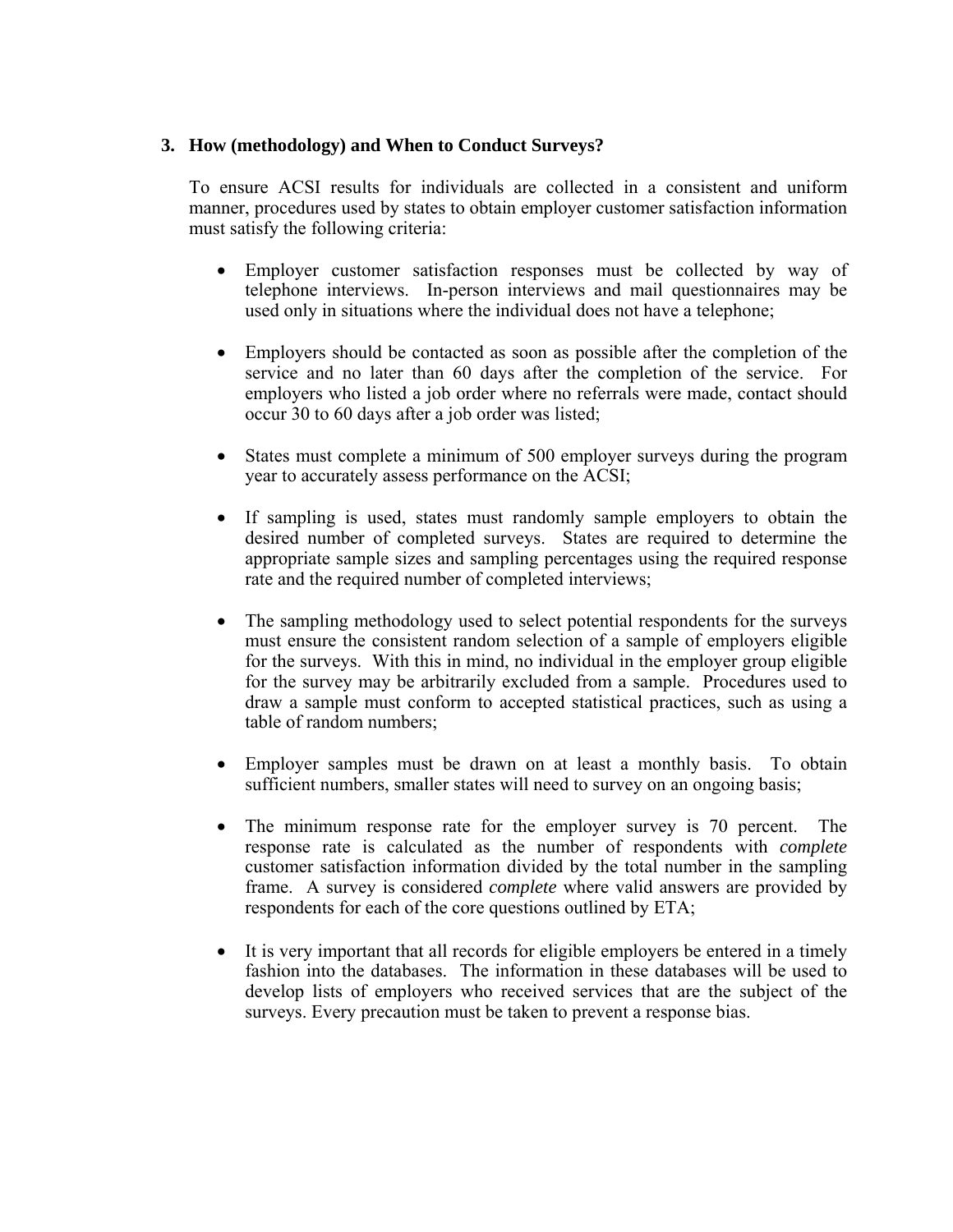- States must develop a process for creating an up-to-date customer list, capturing information on each customer's address and telephone number. Local programs should collect alternate contact information from a person known by the customer who would know the whereabouts of the customer in the event the customer cannot be reached at the address and telephone number recorded for the customer.
- A letter in advance of the survey should be sent out informing the customer that he or she can expect to receive a telephone call about his or her satisfaction with the services. States should place a phone number on the letter, suggesting that customers call if they need help or call if their phone numbers changed.
- Attempts must be made to contact all eligible employers in the samples to avoid introducing bias. A minimum of five follow-up attempts is required, involving various times of the day before closing the record.
- Respondents must be told that responding to the survey is voluntary and that the information they provide will be kept confidential. However, states must not make any assurances regarding confidentiality without ensuring that they have the legal authority to make such assurances. Such authority can be found in state privacy laws, for example.
- States must use the minimum core customer satisfaction questions specified by ETA in collecting and reporting satisfaction outcomes. These mandatory items should be located at the beginning of the questionnaire. States may include other questions about the service experience.
- The interview should be limited to 15 minutes or less. Shorter questionnaires produce better response rates when compared to longer questionnaires.

#### **4. What are the Core Questions?**

The following introductory statement and core ACSI questions are to be read to the respondent at the beginning of the interview<sup>[5](#page-9-0)</sup>. The introductory script sets the context for the interview by focusing the interview on the service experience, date(s) of service, and the firm(s) or organization(s) delivering the service(s). In addition to contact information, the survey administrators will need to know the service(s) provided to each customer, the date(s) of service, and the firm(s) providing the service(s) in order to complete the interviews. The service(s) should be worded in terms recognizable to the customer.

<span id="page-9-0"></span> $\frac{1}{5}$  $5$  Note: The first question can be modified to suit the individual needs of the State and the names for program services recognizable for their population. The lead-in question provided is a model to be used as guidance.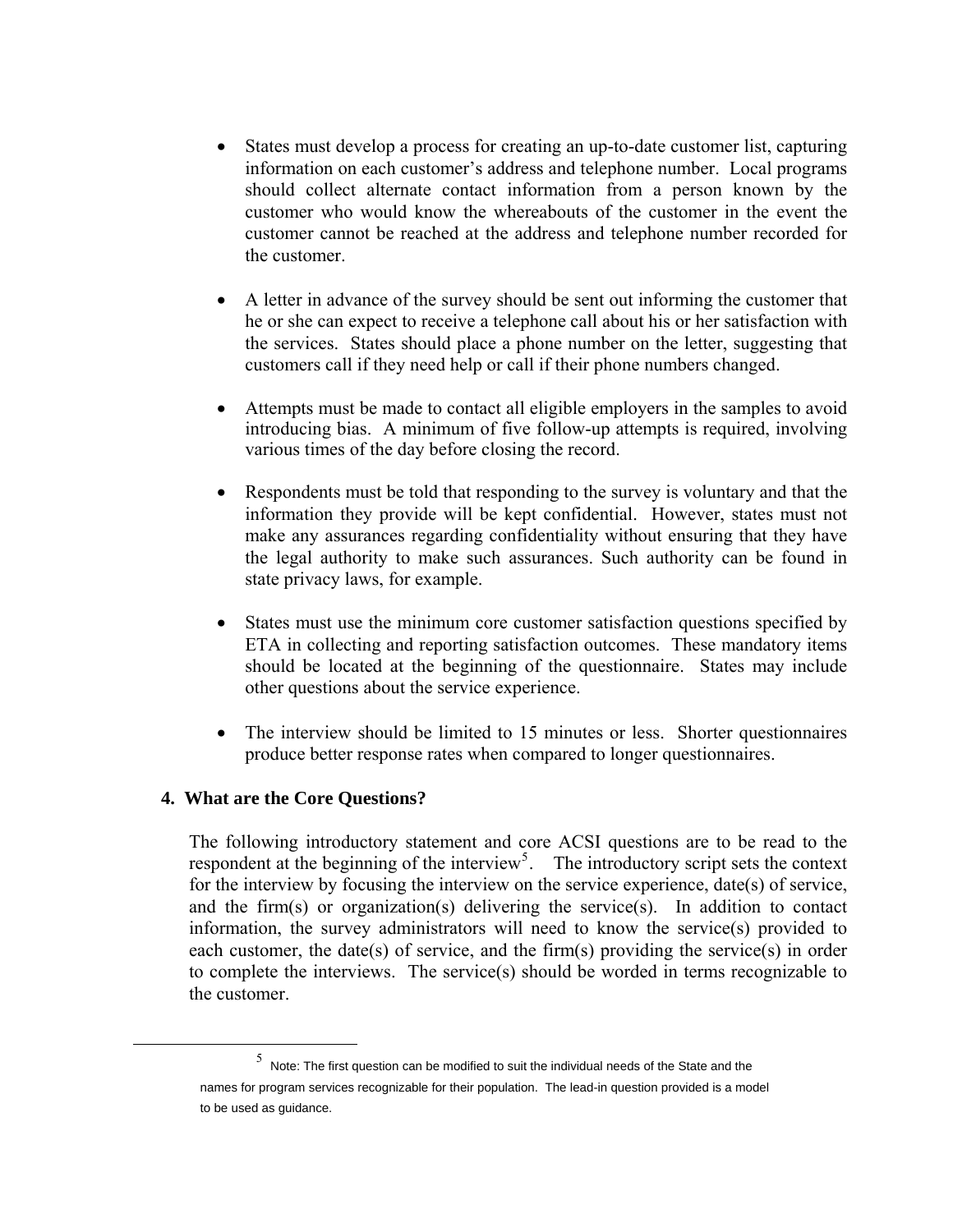# *[Introductory Script]*

My name is (interviewer) with (firm or agency) and I am conducting a survey for the (program name). I would like to speak to Ms./Mr. (name of employer contact).

Are you the Ms./Mr. (name of contact) who received a (name of service(s)) from the on (date or date range)? [IF THE RESPONDENT CONFIRMS PARTICIPATION, PROCEED WITH THE INTERVIEW. IF NO, END THE INTERVIEW AND THANK THE RESPONDENT.]

I would like to ask you some questions about your recent experience with the services provided to your business. Our purpose is to learn from you how to improve programs and services offered to area businesses. The survey was approved by the Office of Management and Budget under OMB Control No. 1205-0420, expiring 02/28/2009 to collect information on your experience with services we provide to employers. Without this approval, we would not be able to conduct this survey. The questionnaire is voluntary and should take no longer than 15 minutes to complete.

Please know the answers you provide to my questions will be kept confidential. If you have any questions regarding this estimate or any other aspects of this collection, including suggestions for reducing this burden, send them to the U.S. Department of Labor, Office of Franch Room S-4231, Washington, D.C. 20210 (Paperwork Reduction Project 1205-0420). Do you have any questions for me before we start the interview? [IF NO, CONTINUE. IF YES, PROBE TO UNDERSTAND THE QUESTIONS, PROVIDE ANSWERS AND RESTATE THE IMPORTANCE OF THE RESPONDENT'S PARTICIPATION IN THE INTERVIEW.]

#### *[The Questions]*

First, I want you to rate your overall experience with the services. I will read to you three statements and ask you to rate your experience.

Utilizing a scale of 1 to 10 where 1 means "Very Dissatisfied" and 10 means "Very Satisfied" what is your overall satisfaction with the services provided from  $\gamma$ 

| Very |              |  |  |  | Verv                              |  |
|------|--------------|--|--|--|-----------------------------------|--|
|      | Dissatisfied |  |  |  | Satisfied $DK^6$ REF <sup>7</sup> |  |
|      |              |  |  |  | 1 2 3 4 5 6 7 8 9 10 11 12        |  |

<span id="page-10-1"></span><span id="page-10-0"></span> $\frac{6}{5}$  $6$  DK = Dont Know

 $7$  REF = Refused to Answer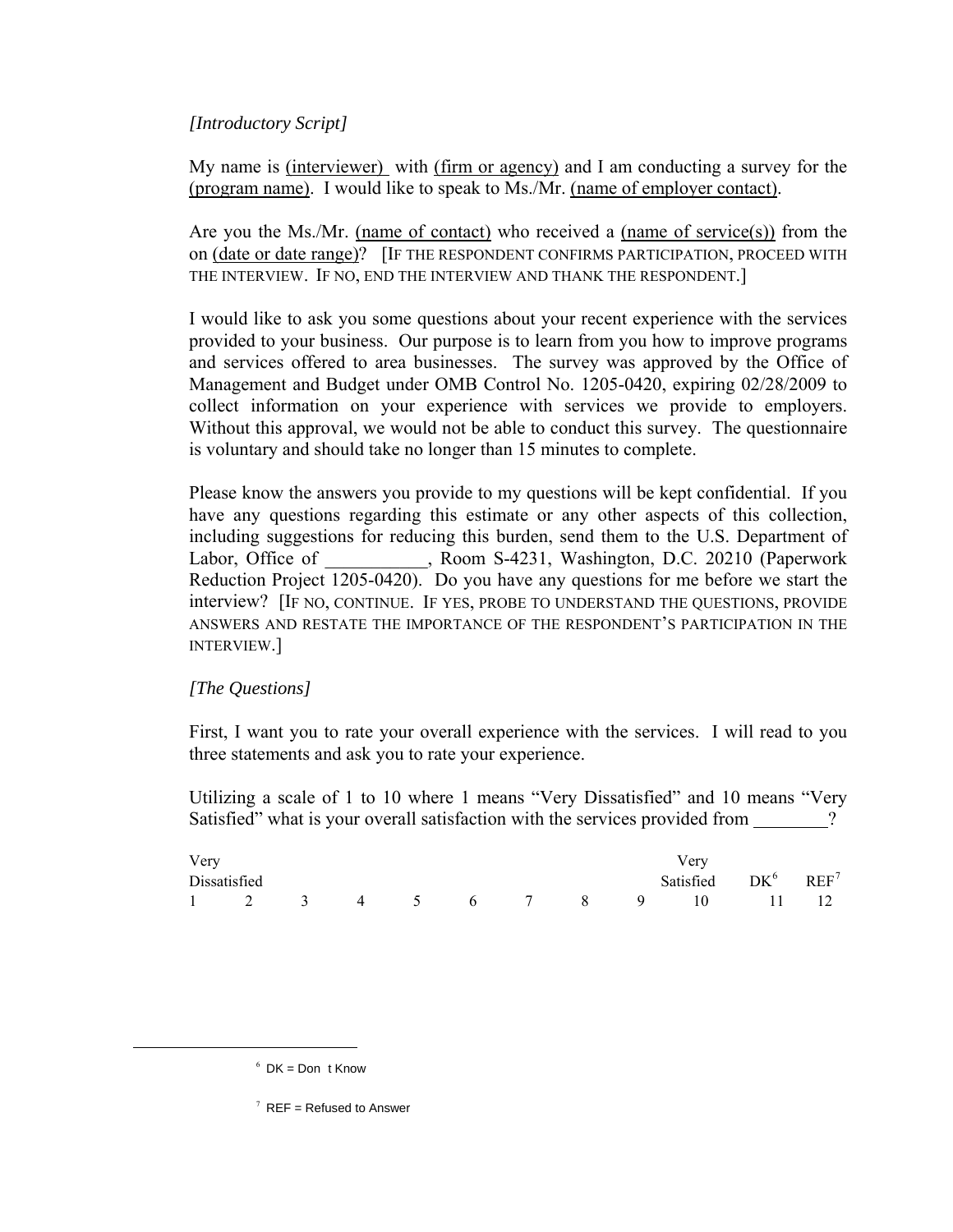Considering all of the expectations you may have had about the services, to what extent have the services met your expectations? A 1 now means "Falls Short of Your Expectations" and 10 means "Exceeds Your Expectations."

| Expectations | Falls Short of |   |                |              |   | Exceeds<br>Expectations | DK | <b>REF</b> |
|--------------|----------------|---|----------------|--------------|---|-------------------------|----|------------|
|              |                | 4 | 6 <sup>1</sup> | $\mathbf{R}$ | Q | 10                      |    |            |

Now think of the ideal program for people in your circumstances. How well do you think the services you received compare with the ideal set of services? A 1 now means "Not very close to the Ideal" and 10 means "Very Close to the Ideal."

| Not Close |                |  |  |               |  | Very Close DK |  |
|-----------|----------------|--|--|---------------|--|---------------|--|
| REF       |                |  |  |               |  |               |  |
| To Ideal  |                |  |  |               |  | To Ideal      |  |
|           | $\overline{2}$ |  |  | 3 4 5 6 7 8 9 |  | 10            |  |

# **D. Definition of Terms**

*Sample* - A group of cases selected from a population by a random process where everyone has an equal probability of being selected.

*Last Expected Service* – Occurs when the participant completes the activities outlined in his or her service strategy or service plan and there are no additional services expected other than supportive or follow-up services. Last expected service may also occur in situations where the participant voluntarily or involuntarily discontinues his or her participation in services outlined in the service plan.

*Last Expected Service Date* – This date is used to determine when a customer becomes a part of the sampling frame for the participant customer satisfaction survey. In many instances, this date will be the same as the exit date. In situations where a case was ended, reopened within 90 days of the original closure date, and then ended again, the date used to determine inclusion in the sampling frame is the initial last expected service date.

*Response rate* - The percentage of people in the sample who are contacted and respond to the core questions on the survey.